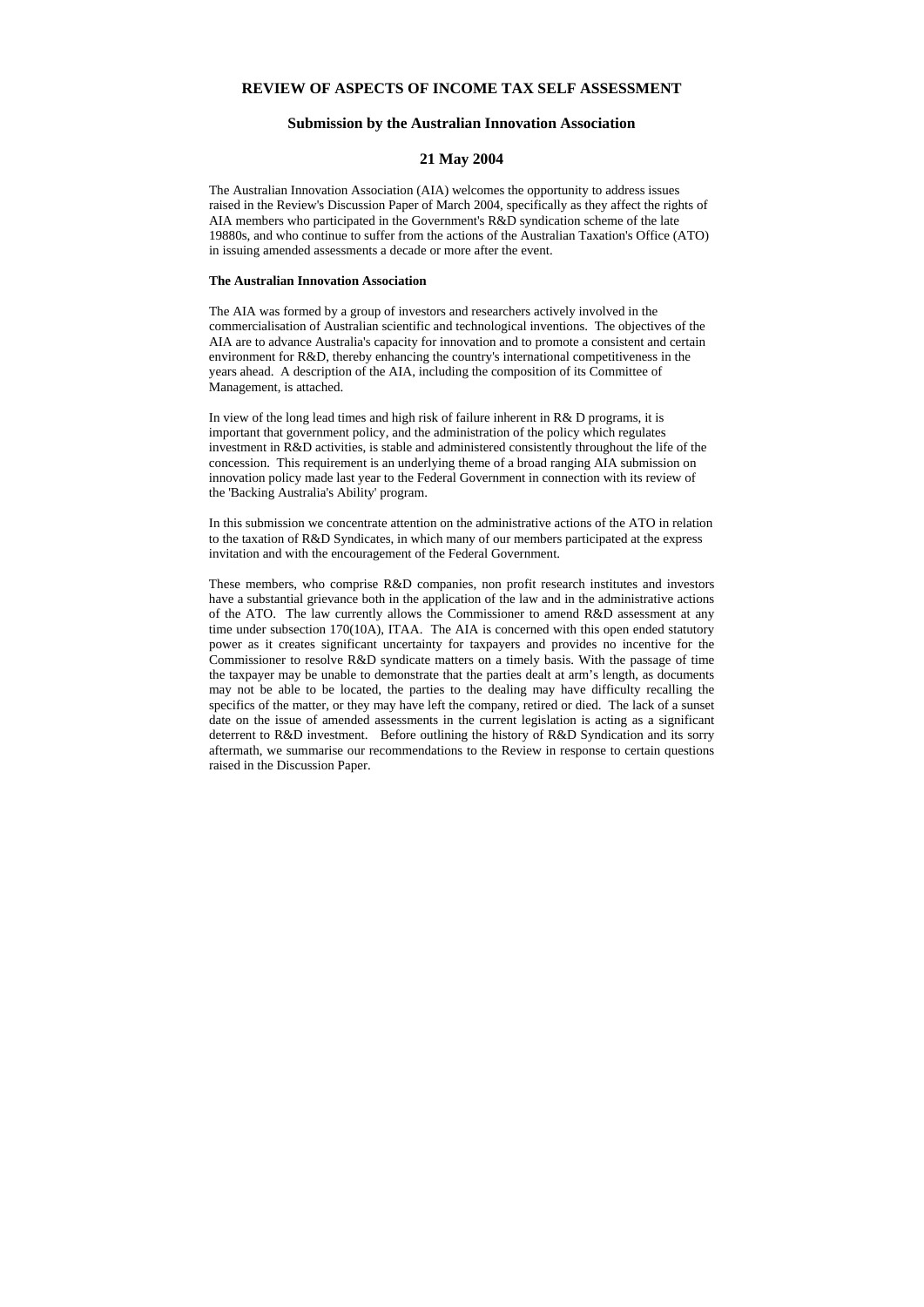#### **Recommendations for Legislative and/or Administrative Changes**

The changes sought by the AIA to apply to concessions introduced to encourage particular forms of economic activity are:

- 1. The Commissioner should be precluded from issuing an assessment or an amended assessment in relation to the operation of the concession two years after the end of the income year in which the concession is claimed. (Reference Question 3G)
- 2. Where the Commissioner has issued a private binding ruling or an advance opinion prior to July 1992 on a particular issue, he should be precluded from issuing an assessment or an amended assessment in relation to the ruling applicant, (or a group company to which the benefit of the concession has been transferred under the group loss transfer provisions) in relation to issues which are the subject of the ruling. This limitation would not apply where the Commissioner can demonstrate that the ruling was obtained through the making of a material misstatement by the applicant. (Reference Question 3H)
- 3. Where specific anti-avoidance provisions are designed to apply to legislated tax concessions the Commissioner should be precluded from cancelling a tax benefit under Part IVA where the specific anti-avoidance provisions do not have the effect of cancelling the tax deductions in dispute. (Reference Question 3H)
- 4. Taxpayers should be protected from administrative inefficiencies. Where the Commissioner has not raised any issues regarding a specific tax concession one year from the date that the relevant tax deductions were claimed, the Commissioner should be precluded from applying GIC if these arrangements are subsequently the subject of an amended assessment. (Reference Question 3H)

R&D syndication was a government sanctioned investment program to promote private sector investment in large R&D projects. As part of the introduction of the 150% R&D tax concession in the late 1980s, the Federal Government legislated for the financing of R&D programs by investors independent of the company running the R&D program. A substantial number of companies participated in over 240 R&D syndicates on the express encouragement and formal consent from the Industry Research and Development Board (IRDB) and the Australian Taxation Office. Many (if not all) of the syndicated arrangements took advantage of section 73CA permitting a guaranteed return, thereby accepting a lower level of deduction (being 100% not 150%).

Given the serious negative impact of the current action by the Commissioner of Taxation on investment in innovation, and the reliance placed in good faith on the administrative process introduced to facilitate the earlier concession, we propose that these changes have retrospective effect to the date the syndicated R&D concession was first made available i.e. September 1989.

#### **R&D Syndication**

The syndicated R&D projects were required by the Income Tax Assessment Act (ITAA) and the Industry Research & Development Act to be either innovative or involve technical risk. Accordingly there was likely to be a high failure rate due to the early stage nature of the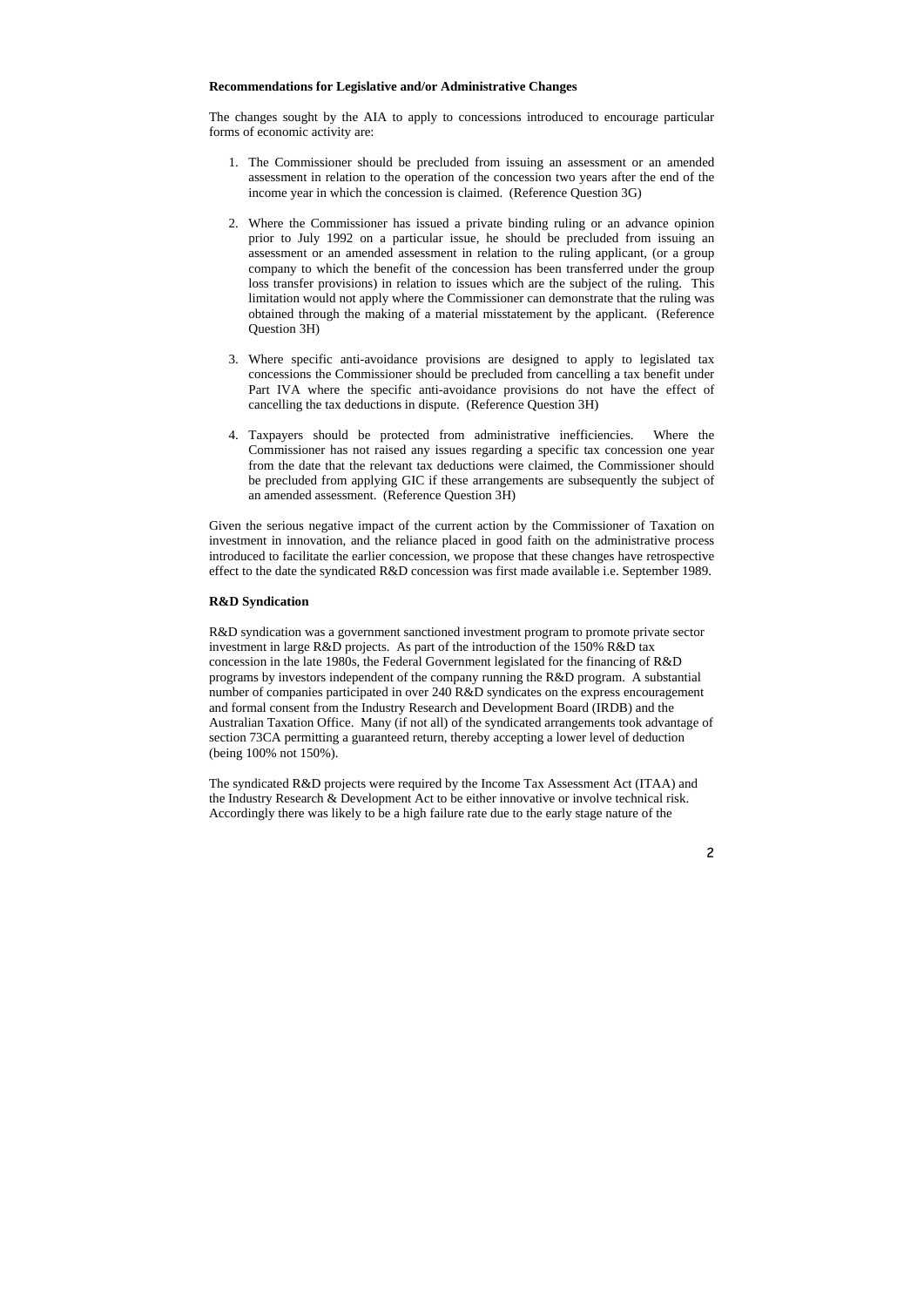technology. The tax concession was not contingent on the commercial success of the project. The syndicate participants provided copious information to the IRDB and the ATO in order to gain the required registration approvals, including full disclosure of the R&D program, the R&D spend, the core technology licence, the transaction legal documents, the independent valuation of the core technology and the specifics of the finance scheme.

The ATO initially provided written advance opinions and then private binding rulings for individual syndicate investors and researchers. These were intended to provide comfort that the anti-avoidance provision of the ITAA, Part IVA, would not apply on the mutual understanding that the primary purpose of the syndicates was not for tax benefits. Given the detailed examination of each project by the IRDB and the ATO, and the formal registration of each project, it was assumed by investors and researchers that the process provided sufficient assurance to genuine investors and researchers to enable them to commit themselves to participation. Inevitably there may have been at the fringe some who took advantage of the initial guidelines to design schemes whose primary purpose was to secure tax benefits, but the vast majority of participants were in accord with the intentions of the government's policy initiative. The program was continually modified from its inception to improve its effectiveness, eg the exclusion of public and later private tax exempts from involvement in syndication, a reduction in the rates of deduction for core technology and R & D expenditure and the eligibility requirements for the proposed core technology and finance scheme.

The main features of a typical R&D syndicate were summarised in para 4 of the ATO's ruling IT 2635 dated 9 May 1991 and the attachment to that ruling. The preamble to the ruling specifies that the purpose of the R&D concession is to increase the level of industrial R&D in Australia and that the tax concession was introduced to compensate for the higher commercial risks which R&D entails. The ruling required the payment for the core technology to be at an arms length market value price.

R&D syndication resulted in a significant increase in business expenditure in bona fide R&D and funded a significant amount of R&D for early stage researchers, involving many of Australia's leading innovative, export oriented R&D companies. It is clear that many of Australia's leading researchers would not be successful today if not for the R&D syndication program.

A change in government resulted in the cessation of new syndicate registrations in July 1996. In introducing the measures, the Treasurer cited four examples in which the intentions of the scheme had been perverted by investors whose main purpose was not the pursuit of sound industrial research and development. We understand that these arrangements were not registered with the IRDB. Subsequently mainstream investors and researchers pursuing legitimate objectives have had the impression that the ATO has treated them as being potentially in the same category.

From 1998 onwards, the Government, AusIndustry and the IRDB have put increasing pressure on investors and promoters to wind up existing syndicates where the syndicates will not be in a position to repay the original investment plus a dividend. Senator Minchin, the then Minister for Industry, Science and Resources publicly endorsed action taken in good faith by syndicate investors to wind up substantial numbers of R&D syndicates with a resulting saving to the Australian taxpayer.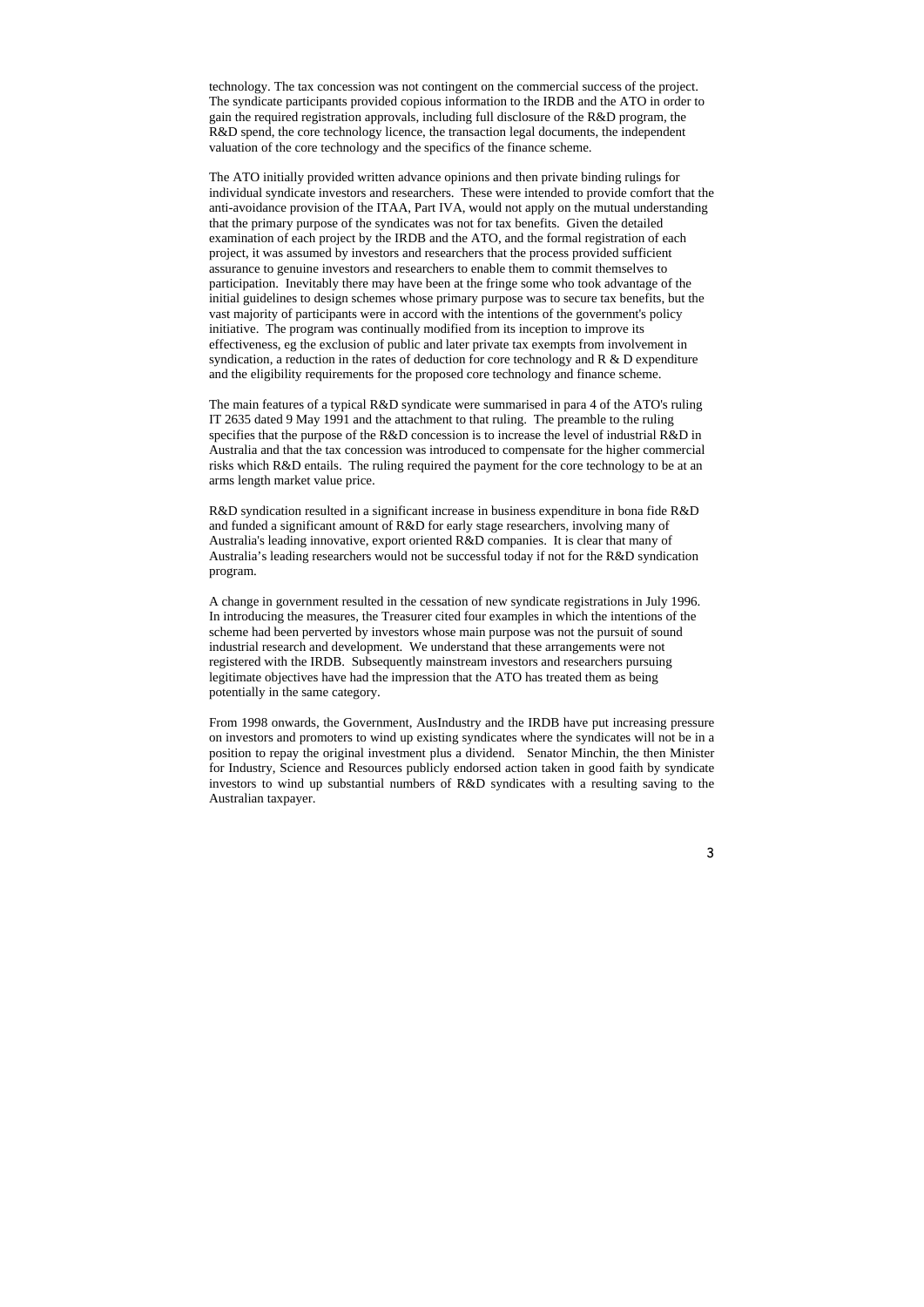### **ATO Action**

Despite this cooperation on the part of syndicate participants the ATO has, over the last four years, conducted a program of retrospectively revaluing core technologies licensed by researchers to investors. These revaluations have been based on ATO valuations obtained from the Australian Valuation Office and selected external valuers, some at least 6 and up to 10 years after the licence was entered into. As far as is known, the ATO valuers have, in every case, determined that the value of core technology is either nil or a negative value. This is despite the syndicates in question licensing vastly different technologies and having different but appropriately qualified independent valuers who valued the technology based on the best available principles and methodology at the time. These valuations were always disclosed to the ATO at the time and ordinarily formed part of the ruling request. The regulatory rulings implicitly recognised the validity of this approach and the arms length nature of it. The ATO valuation process, conducted many years after the original investor and researcher commitment in good faith to the program is seen as tendentious. It is an attempt to argue that the arrangements were not conducted at arms length, and that therefore the anti-avoidance provisions of Section 73B should apply. As a result, the ATO is issuing position papers and amended assessments denying tax deductions for core technology and the related interest. Penalties (at 50%) and interest have been added to the primary tax.

- $\blacksquare$  the parties dealt at arm's length;
- $\blacksquare$  the price paid for the core technology licence of approximately \$15 million was appropriate;
- the valuation obtained by the syndicate in 1992 was the appropriate valuation; and
- **Part IVA did not apply i.e. the dominant purpose was investment in R&D, not to** obtain tax benefits.

The ATO has also attempted to use Part IVA to strike down legislated concessions. An example was the Transgenic R&D Syndicate (invested in by Macquarie Bank Limited and BresaGen Limited) which licensed core technology from the University of Adelaide in 1992. The ATO commenced an audit of the syndicate in 1994 which concluded in 2000 with the issue of amended assessments. The matter ("Zoffanies") was litigated in the AAT in 2002, where the AAT found that

The ATO appealed all of the above findings to the Federal Court but dropped the objections against arm's length dealing and valuation findings in the week prior to the hearing in July 2003. It argued in the Federal Court that there was an error of law in the decision of the AAT on the findings on Part IVA.

The Federal Court upheld the Commissioner's appeal in connection with certain elements of Part IVA and the matter was partially remitted back to the AAT on 24 October 2003 on Part IVA. However the Commissioner conceded the matter in mid-April 2004 and the AAT handed down orders in favour of the taxpayer on 5 May 2004.